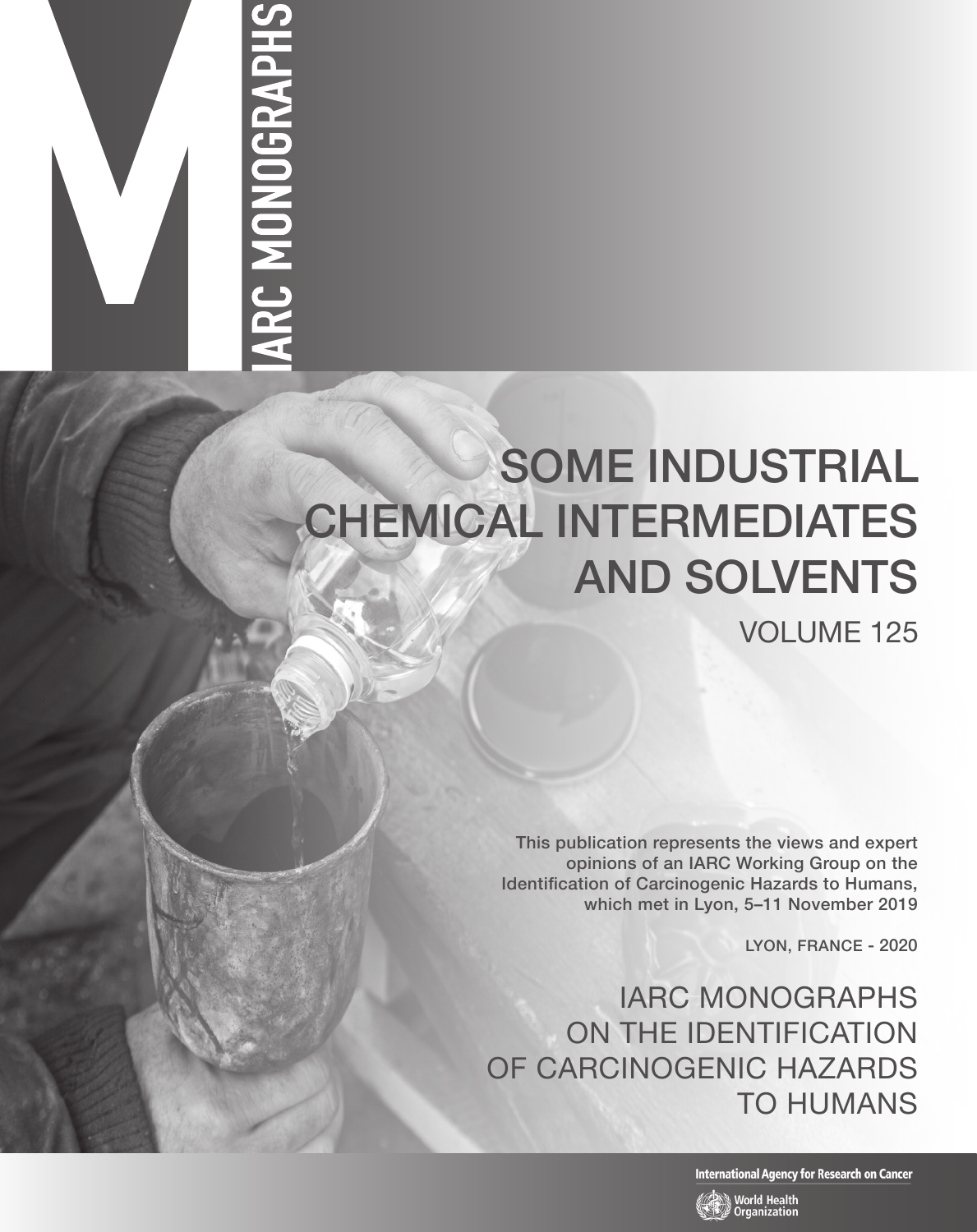## **GENERAL REMARKS**

This one-hundred-and-twenty-fifth volume of the *IARC Monographs* contains evaluations of the carcinogenic hazard to humans of five High Production Volume chemicals: allyl chloride, 1-bromo-3-chloropropane, 1-butyl glycidyl ether, 4-chlorobenzotrifluoride, and glycidyl methacrylate.

Allyl chloride was considered previously by the Working Group in Volume 36, Supplement 7, and Volume 71 of the *IARC Monographs* ([IARC,](#page-2-0)  [1985,](#page-2-0) [1987,](#page-2-1) [1999\)](#page-2-2), when it was evaluated as *not classifiable as to its carcinogenicity to humans (Group 3)* because of *inadequate evidence* in humans and in experimental animals. New data have become available, primarily good laboratory practice-compliant bioassays in experimental animals, and these data have been included and considered in the present volume. The other four agents have not been previously evaluated by the *IARC Monographs* Working Group.

A summary of the findings of this volume appears in *The Lancet Oncology* [\(Rusyn et al.,](#page-2-3)  [2020\)](#page-2-3)*.*

### **Occupational exposure**

The extensive uses of these industrial chemicals and solvents and the fact that they are all High Production Volume chemicals suggest that there may be occupational exposure, primarily through inhalation and dermal contact during production and use as industrial intermediates,

but quantitative data were very few or non-existent for all five chemicals.

### **4-Chlorobenzotrifluoride**

Apart from its industrial applications, 4-chlorobenzotrifluoride is used as a component (at up to approximately 70%) in consumer products for cosmetic stain removal and aerosol, rust prevention, floor wax finishes, and sealers ([HSDB, 2011](#page-2-4); [Lee et al., 2015\)](#page-2-5). Exposure of the general population is therefore highly likely, but no exposure data are available.

### **Glycidyl methacrylate**

Glycidyl methacrylate is used as an important component of many polymers and resins. These polymers are widely used in many industries for a variety of purposes (see Section 1, Exposure Characterization). Glycidyl methacrylate-based polymers are also increasingly used for medical applications such as hydrogel contact lenses ([Musgrave & Fang, 2019](#page-2-6)), polymeric prodrug microspheres for imaging-guided diagnosis and chemotherapy [\(Pei et al., 2019\)](#page-2-3), and for dental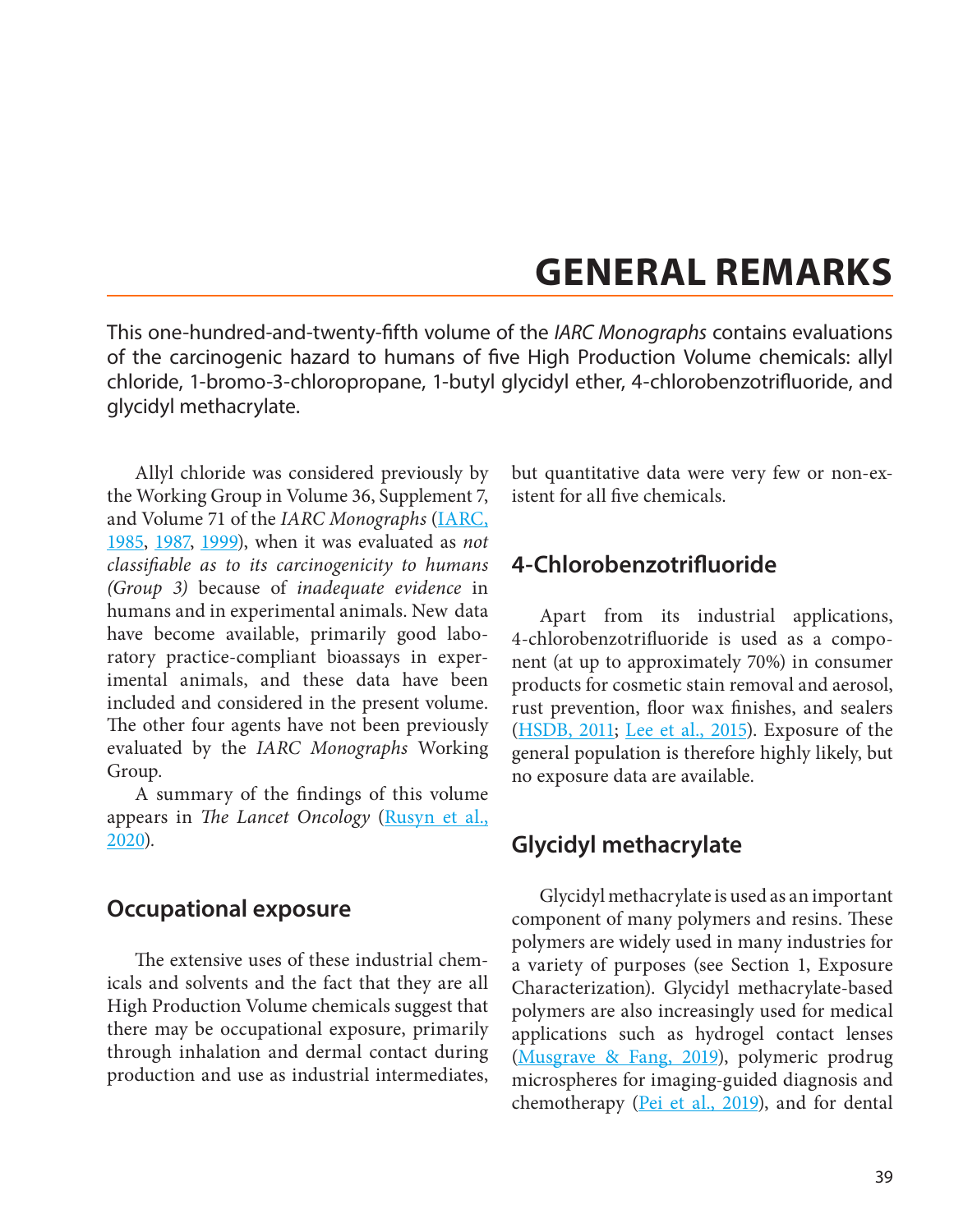material ingredients, composite resins and sealants [\(Vervliet et al., 2018\)](#page-3-0).

Owing to its interesting chemical and physical properties, glycidyl methacrylate is currently the focus of intense research for the elaboration of new composites, especially for biomaterials [\(Monmaturapoj et al., 2017](#page-2-7)). Glycidyl methacrylate is not expected to be released from resins or polymers containing glycidyl methacrylate or resins, so exposure to the general population is unlikely; however, no direct data were available.

Glycidyl methacrylate is a member of a family of chemicals that possess an epoxy ring, and which includes glycidol, a structural analogue and metabolite of glycidyl methacrylate that was previously classified by the Working Group as *probably carcinogenic to humans (Group 2A)* [\(IARC, 2000\)](#page-2-8).

### **Scope of systematic review**

Standardized searches of the PubMed database were conducted for each agent and for each outcome (cancer in humans, cancer in experimental animals, and mechanistic evidence, including the key characteristics of carcinogens). The literature trees for each agent, including the full set of search terms for the agent name and each outcome type, are available online.<sup>1</sup>

For most of the agents evaluated by the Working Group at this meeting, there were very few articles in the published literature. There were no epidemiological data for four of the agents, and only one study was available for allyl chloride. Mechanistic evidence was sparse. Several technical reports made publicly available by the United States Environmental Protection

Agency (US EPA) provided relevant mechanistic data that was included in the monographs on glycidyl methacrylate, 1-bromo-3-chloropropane, and 1-butyl glycidyl ether.

### **References**

- <span id="page-2-4"></span>HSDB (2011). 1-Chloro-4-(trifluoromethyl)benzene. Hazardous Substances Data Bank. A Toxnet database. Bethesda (MD), USA: United States National Library of Medicine. Available from: [https://pubchem.ncbi.nlm.](https://pubchem.ncbi.nlm.nih.gov/source/hsdb/4251) [nih.gov/source/hsdb/4251,](https://pubchem.ncbi.nlm.nih.gov/source/hsdb/4251) accessed 11 March 2020.
- <span id="page-2-0"></span>IARC (1985). Allyl compounds, aldehydes, epoxides and peroxides. *IARC Monogr Eval Carcinog Risk Chem*  Hum. 36:1-369. Available from: [https://publications.](http://publications.iarc.fr/54) [iarc.fr/54](http://publications.iarc.fr/54) PMID:[3864739](http://www.ncbi.nlm.nih.gov/pubmed/3864739)
- <span id="page-2-1"></span>IARC (1987). Overall evaluations of carcinogenicity: an updating of IARC Monographs volumes 1 to 42. *IARC Monogr Eval Carcinog Risks Hum Suppl.* 7:1–440. Available from: [https://publications.iarc.fr/139](http://publications.iarc.fr/139) PMID:[3482203](http://www.ncbi.nlm.nih.gov/pubmed/3482203)
- <span id="page-2-2"></span>IARC (1999). Re-evaluation of some organic chemicals, hydrazine and hydrogen peroxide (Part 1, Part 2, Part 3). *IARC Monogr Eval Carcinog Risks Hum*. 71:1– 1586. Available from: [https://publications.iarc.fr/89](http://publications.iarc.fr/89) PMID[:10507919](http://www.ncbi.nlm.nih.gov/pubmed/10507919)
- <span id="page-2-8"></span>IARC (2000). Some industrial chemicals. *IARC Monogr Eval Carcinog Risks Hum*. 77:1–563. Available from: [https://publications.iarc.fr/95](http://publications.iarc.fr/95) PMID[:11236796](http://www.ncbi.nlm.nih.gov/pubmed/11236796)
- <span id="page-2-5"></span>Lee EG, Lewis B, Burns DA, Kashon ML, Kim SW, Harper M (2015). Assessing exposures to 1-chloro-4-(trifluoromethyl) benzene (PCBTF) in U.S. workplaces. *J Occup Environ Hyg*. 12(7):D123–30. doi[:10.1080/15459624.201](http://dx.doi.org/10.1080/15459624.2015.1009989) [5.1009989](http://dx.doi.org/10.1080/15459624.2015.1009989) PMID:[25625325](http://www.ncbi.nlm.nih.gov/pubmed/25625325)
- <span id="page-2-7"></span>Monmaturapoj N, Srion A, Chalermkarnon P, Buchatip S, Petchsuk A, Noppakunmongkolchai W, et al. (2017). Properties of poly(lactic acid)/hydroxyapatite composite through the use of epoxy functional compatibilizers for biomedical application. *J Biomater*  Appl. 32(2):175-90. doi[:10.1177/0885328217715783](http://dx.doi.org/10.1177/0885328217715783) PMID:[28618978](http://www.ncbi.nlm.nih.gov/pubmed/28618978)
- <span id="page-2-6"></span><span id="page-2-3"></span>Musgrave CSA, Fang F (2019). Contact lens materials: a materials science perspective. *Materials (Basel)*. 12(2):E261. doi[:10.3390/ma12020261](http://dx.doi.org/10.3390/ma12020261) PMID[:30646633](http://www.ncbi.nlm.nih.gov/pubmed/30646633)

<sup>&</sup>lt;sup>1</sup> The literature searches for the present volume are available from: <https://hawcproject.iarc.who.int/assessment/615/> (allyl chloride), https://hawcproject.iarc.who.int/assessment/616/ (1-bromo-3-chloropropane), https://hawcproject.iarc. who.int/assessment/618/ (1-butyl glycidyl ether), https://hawcproject.iarc.who.int/assessment/617/ (4-chlorobenzotrifluoride), https://hawcproject.iarc.who.int/assessment/620/ (glycidyl methacrylate).